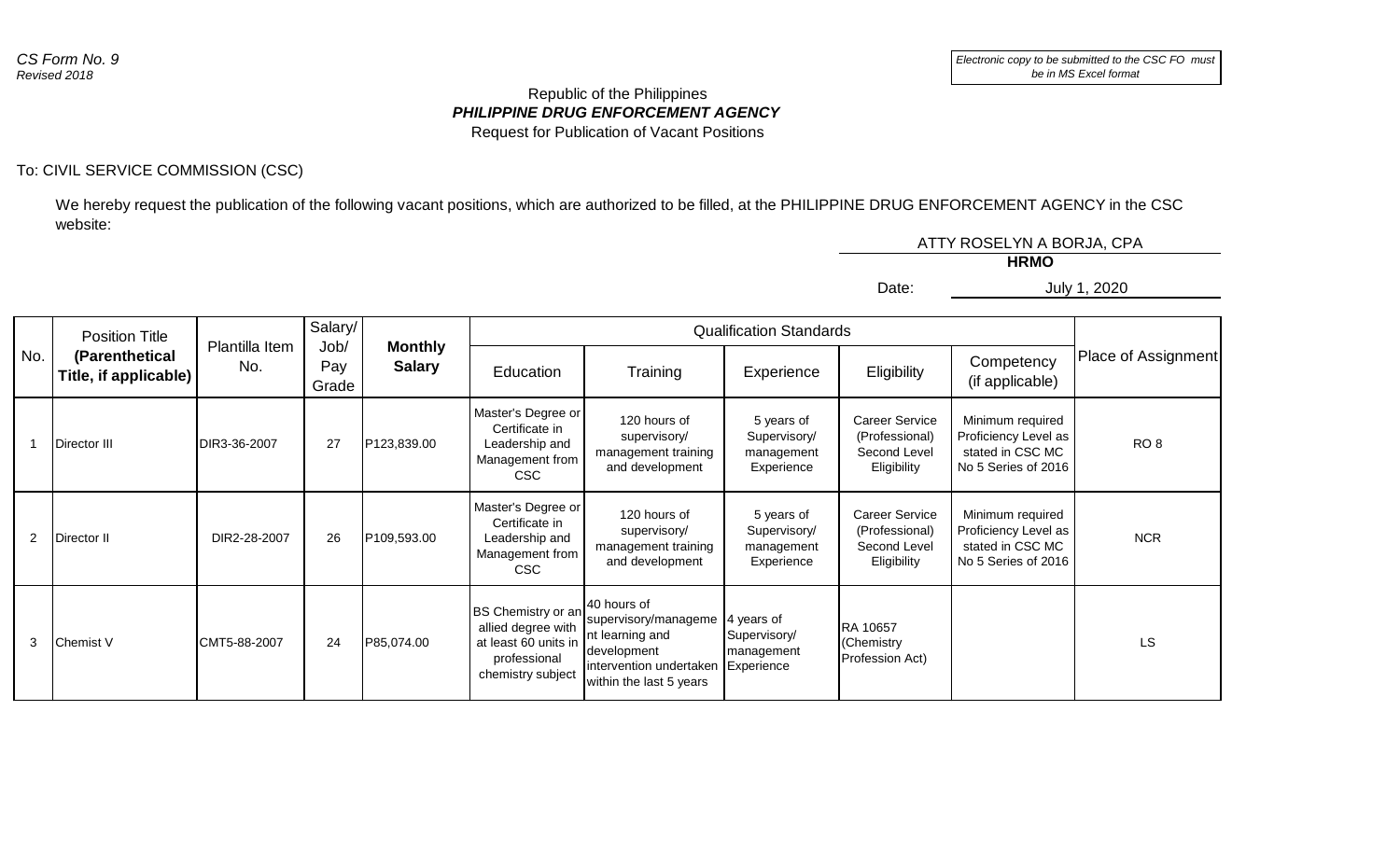| 4  | Investigation Agent V                     | INVA5-28-2007   | 24 | P85,074.00 | Master's Degree or<br>Certificate in<br>Leadership and<br>Management from<br><b>CSC</b> | 40 hours of supervisory/<br>management training<br>and development<br>relevant to investigation | 4 years of<br>Supervisory/<br>management<br>Experience | <b>Career Service</b><br>(Professional)<br>Second Level<br>Eligibility | RO <sub>1</sub> |
|----|-------------------------------------------|-----------------|----|------------|-----------------------------------------------------------------------------------------|-------------------------------------------------------------------------------------------------|--------------------------------------------------------|------------------------------------------------------------------------|-----------------|
| 5  | Investigation Agent V                     | INVA5-26-2007   | 24 | P85,074.00 | Master's Degree or<br>Certificate in<br>Leadership and<br>Management from<br><b>CSC</b> | 40 hours of supervisory/<br>management training<br>and development<br>relevant to investigation | 4 years of<br>Supervisory/<br>management<br>Experience | <b>Career Service</b><br>(Professional)<br>Second Level<br>Eligibility | <b>RO 13</b>    |
| 6  | Investigation Agent V                     | INVA5-10-2007   | 24 | P85,074.00 | Master's Degree or<br>Certificate in<br>Leadership and<br>Management from<br><b>CSC</b> | 40 hours of supervisory/<br>management training<br>and development<br>relevant to investigation | 4 years of<br>Supervisory/<br>management<br>Experience | Career Service<br>(Professional)<br>Second Level<br>Eligibility        | <b>BARMM</b>    |
|    | Investigation Agent V                     | INVA5-13-2007   | 24 | P85,074.00 | Master's Degree or<br>Certificate in<br>Leadership and<br>Management from<br><b>CSC</b> | 40 hours of supervisory/<br>management training<br>and development<br>relevant to investigation | 4 years of<br>Supervisory/<br>management<br>Experience | Career Service<br>(Professional)<br>Second Level<br>Eligibility        | RO <sub>5</sub> |
| 8  | Attorney IV                               | ATY4-28-2010    | 23 | P75,359.00 | <b>Bachelors of Laws</b>                                                                | 8 hours of relevant<br>training                                                                 | 2 years of relevant<br>experience                      | RA 1080                                                                | <b>LPS</b>      |
| 9  | Attorney IV                               | ATY4-16-2007    | 23 | P75,359.00 | <b>Bachelors of Laws</b>                                                                | 8 hours of relevant<br>training                                                                 | 2 years of relevant<br>experience                      | RA 1080                                                                | RO <sub>6</sub> |
| 10 | Attorney IV                               | ATY4-26-2007    | 23 | P75,359.00 | <b>Bachelors of Laws</b>                                                                | 8 hours of relevant<br>training                                                                 | 2 years of relevant<br>experience                      | RA 1080                                                                | RO <sub>9</sub> |
| 11 | Admin Officer V (HRMO<br>IIII).           | ADOF5-42-2007   | 18 | P42,159.00 | Bachelor's Degree                                                                       | 8 hours of relevant<br>training                                                                 | 2 years of relevant<br>experience                      | Career Service<br>(Professional)<br>Second Level<br>Eligibility        | <b>RO-NCR</b>   |
|    | 12 Administrative Officer V<br>(HRMO III) | ADOF5-1-2018    | 18 | P42,159.00 | <b>Bachelor's Degree</b>                                                                | 8 hours of relevant<br>training                                                                 | 2 years of relevant<br>experience                      | Career Service<br>(Professional)<br>Second Level<br>Eligibility        | <b>AHRS</b>     |
| 13 | Intelligence Officer III                  | INTEL03-34-2007 | 18 | P42,159.00 | <b>Bachelor's Degree</b>                                                                | 8 hours of relevant<br>training                                                                 | 2 years of relevant<br>experience                      | <b>Career Service</b><br>(Professional)<br>Second Level<br>Eligibility | $\rm IIS$       |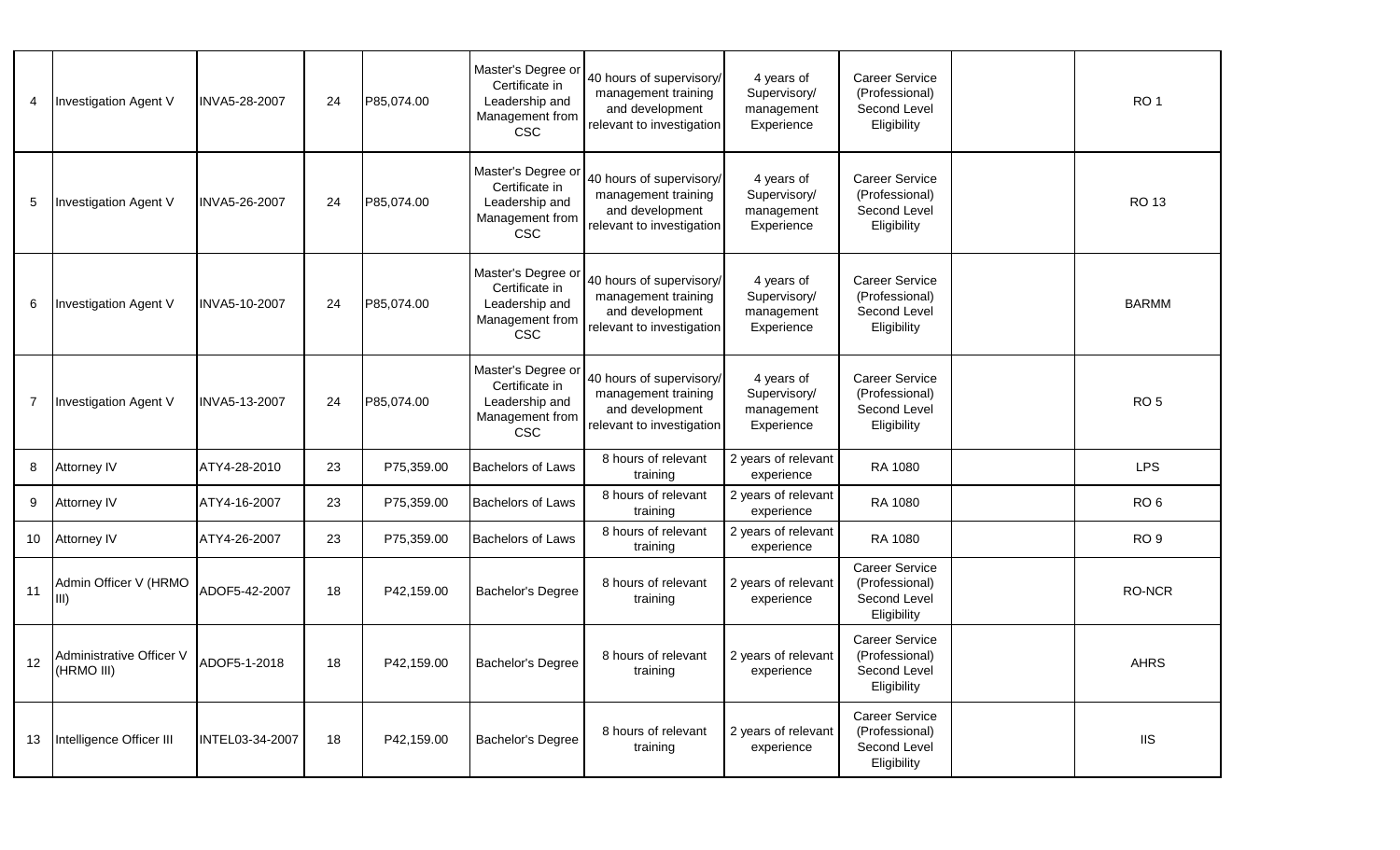| 14 | Accountant II                                     | A2-1-2019       | 16 | P35,106.00 | Bachelor's degree<br>in<br>Commerce/Busines<br>s Administration<br>Major in<br>Accounting        | 4 hours of relevant<br>training | 1 years of relevant<br>experience | RA 1080                                                                | <b>FMS</b>                         |
|----|---------------------------------------------------|-----------------|----|------------|--------------------------------------------------------------------------------------------------|---------------------------------|-----------------------------------|------------------------------------------------------------------------|------------------------------------|
| 15 | Accountant II                                     | A2-2-2019       | 16 | P35,106.00 | Bachelor's degree<br>in<br>Commerce/Busines<br>s Administration<br>Major in<br>Accounting        | 4 hours of relevant<br>training | 1 years of relevant<br>experience | RA 1080                                                                | <b>FMS</b>                         |
| 16 | Accountant II                                     | A2-3-2019       | 16 | P35,106.00 | Bachelor's degree<br>in<br><b>Commerce/Busines</b><br>s Administration<br>Major in<br>Accounting | 4 hours of relevant<br>training | 1 years of relevant<br>experience | RA 1080                                                                | <b>FMS</b>                         |
|    | 17 Planning Officer II                            | PLO2-34-2007    | 15 | P32,053.00 | Bachelor's Degree<br>relevant to the Job                                                         | 4 hours of relevant<br>training | 1 years of relevant<br>experience | <b>Career Service</b><br>(Professional)<br>Second Level<br>Eligibility | POS                                |
| 18 | Intelligence Officer II<br>(Intelligence Analyst) | INTEL02-75-2007 | 15 | P32,053.00 | <b>Bachelor's Degree</b>                                                                         | 4 hours of relevant<br>training | 1 years of relevant<br>experience | Career Service<br>(Professional)<br>Second Level<br>Eligibility        | $\mathsf{I} \mathsf{I} \mathsf{S}$ |
| 19 | Special Investigator II                           | SPI2-21-2007    | 15 | P32,053.00 | Bachelor's Degree<br>relevant to the job                                                         | 4 hours of relevant<br>training | 1 years of relevant<br>experience | <b>Career Service</b><br>(Professional)<br>Second Level<br>Eligibility | <b>RO 11</b>                       |
| 20 | Special Investigator II                           | SPI2-25-2007    | 15 | P32,053.00 | <b>Bachelor's Degree</b><br>relevant to the job                                                  | 4 hours of relevant<br>training | 1 years of relevant<br>experience | <b>Career Service</b><br>(Professional)<br>Second Level<br>Eligibility | <b>ARMM</b>                        |
| 21 | Special Investigator II                           | SPI2-34-2007    | 15 | P32,053.00 | <b>Bachelor's Degree</b><br>relevant to the job                                                  | 4 hours of relevant<br>training | 1 years of relevant<br>experience | <b>Career Service</b><br>(Professional)<br>Second Level<br>Eligibility | <b>RO 4-A</b>                      |
| 22 | Administrative Officer IV ADOF4-4-2020            |                 | 15 | P32,053.00 | Bachelor's Degree<br>relevant to the job                                                         | 4 hours of relevant<br>training | 1 years of relevant<br>experience | <b>Career Service</b><br>(Professional)<br>Second Level<br>Eligibility | <b>FMS</b>                         |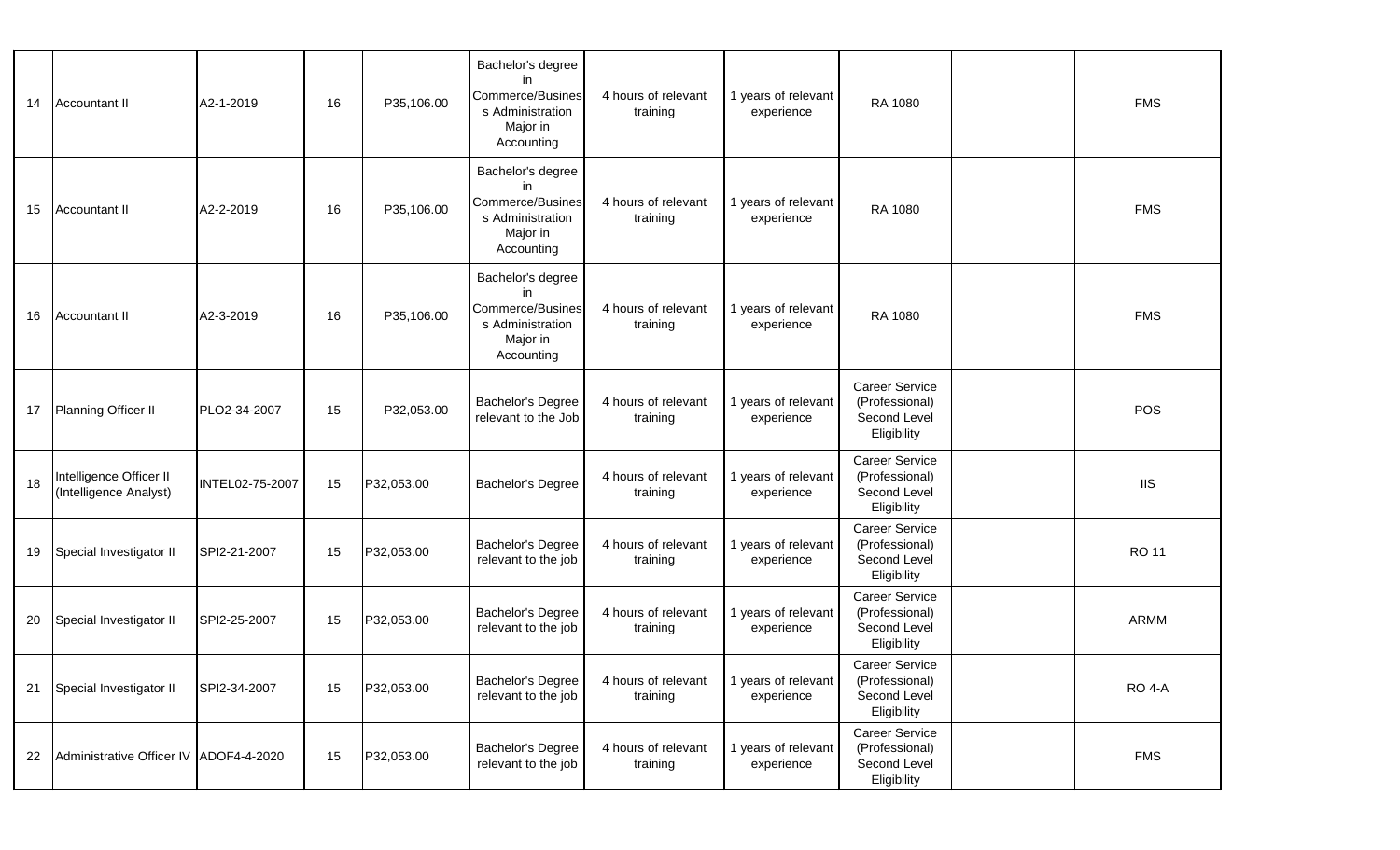| 23 | Administrative Officer IV ADOF4-5-2020    |                             | 15 | P32,053.00 | Bachelor's Degree<br>relevant to the job                                                                               | 4 hours of relevant<br>training | 1 years of relevant<br>experience | <b>Career Service</b><br>(Professional)<br>Second Level<br>Eligibility | <b>HRMS</b>     |
|----|-------------------------------------------|-----------------------------|----|------------|------------------------------------------------------------------------------------------------------------------------|---------------------------------|-----------------------------------|------------------------------------------------------------------------|-----------------|
| 24 | Administrative Officer IV ADOF4-6-2020    |                             | 15 | P32,053.00 | Bachelor's Degree<br>relevant to the job                                                                               | 4 hours of relevant<br>training | 1 years of relevant<br>experience | <b>Career Service</b><br>(Professional)<br>Second Level<br>Eligibility | <b>HRMS</b>     |
| 25 | Admin Officer III (Supply<br>Officer II)  | ADOF3-34-2007               | 14 | P29,277.00 | Bachelor's Degree                                                                                                      | 4 hours of relevant<br>training | 1 years of relevant<br>experience | <b>Career Service</b><br>(Professional)<br>Second Level<br>Eligibility | <b>ALMS</b>     |
| 26 | Legal Assistant II                        | LEA2-30-2007                | 12 | P24,495.00 | <b>BS Legal</b><br>Management, AB<br>Paralegal Studies,<br>Law, Political<br>Science or other<br><b>Allied Courses</b> | 4 hours of relevant<br>training | None Required                     | <b>Career Service</b><br>(Professional)<br>Second Level<br>Eligibility | <b>IAS</b>      |
| 27 | Admin Officer II<br>(Financial Analyst I) | ADOF2-7-2007                | 11 | P22,316.00 | Bachelor's Degree<br>relevant to the Job                                                                               | None Required                   | None Required                     | <b>Career Service</b><br>(Professional)<br>Second Level<br>Eligibility | <b>FMS</b>      |
| 28 | Admin Officer II<br>(Financial Analyst I) | ADOF2-8-2007                | 11 | P22,316.00 | Bachelor's Degree<br>relevant to the Job                                                                               | None Required                   | None Required                     | <b>Career Service</b><br>(Professional)<br>Second Level<br>Eligibility | <b>FMS</b>      |
| 29 | Intelligence Officer I                    | INTEL01-67-2007             | 11 | P22,316.00 | Bachelor's Degree                                                                                                      | None Required                   | None Required                     | <b>Career Service</b><br>(Professional)<br>Second Level<br>Eligibility | <b>BARMM</b>    |
| 30 | Intelligence Officer I                    | <b>INTEL01-213-</b><br>2007 | 11 | P22,316.00 | Bachelor's Degree                                                                                                      | None Required                   | None Required                     | <b>Career Service</b><br>(Professional)<br>Second Level<br>Eligibility | RO <sub>5</sub> |
| 31 | Intelligence Officer I                    | INTEL01-81-2007             | 11 | P22,316.00 | Bachelor's Degree                                                                                                      | None Required                   | None Required                     | <b>Career Service</b><br>(Professional)<br>Second Level<br>Eligibility | <b>BARMM</b>    |
| 32 | Intelligence Officer I                    | <b>INTEL01-347-</b><br>2007 | 11 | P22,316.00 | Bachelor's Degree                                                                                                      | None Required                   | None Required                     | <b>Career Service</b><br>(Professional)<br>Second Level<br>Eligibility | RO <sub>1</sub> |